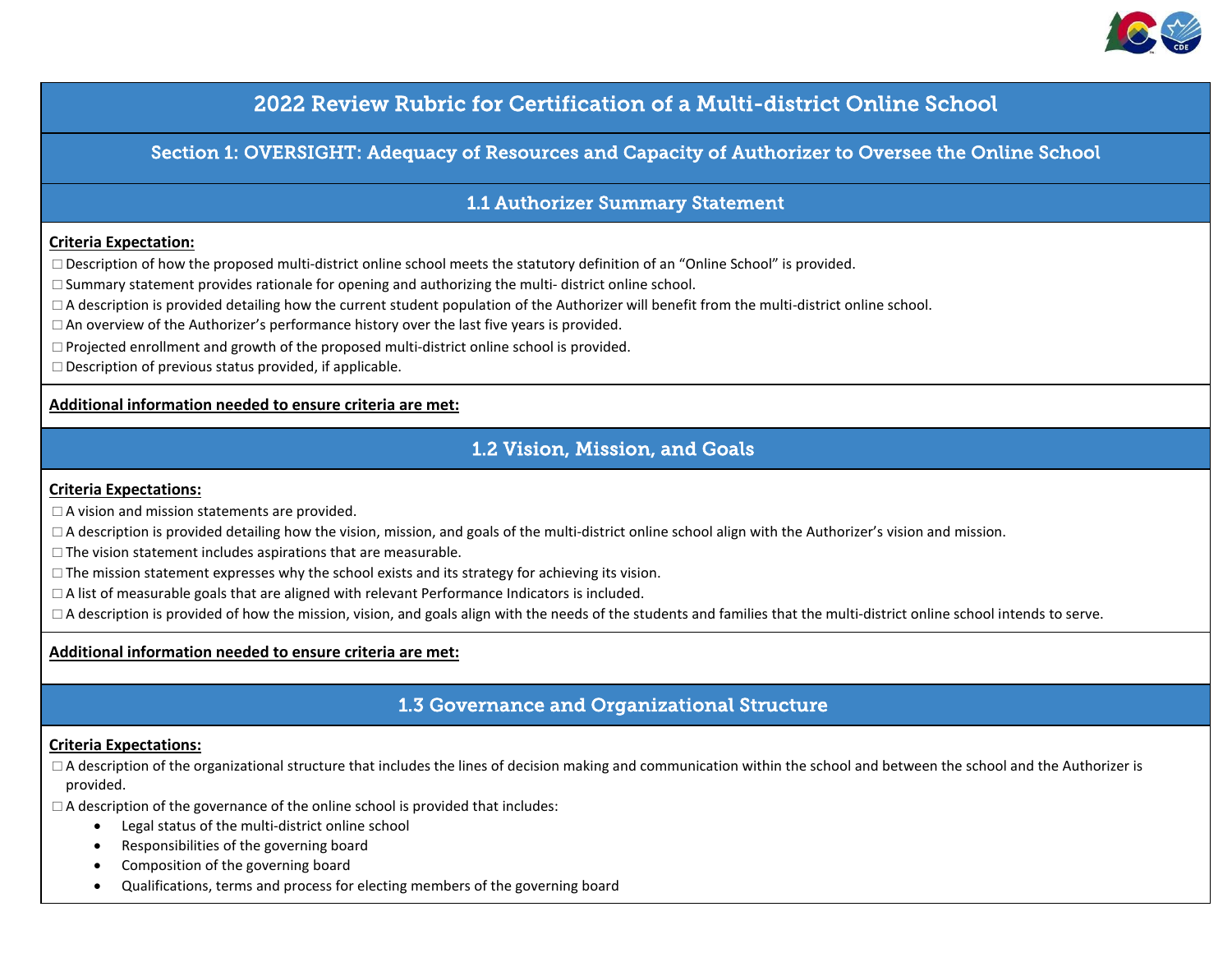

- Responsibilities of the board
- Board member training specific to K-12 online learning
- $\Box$  Conflict of interest and complaint policies are provided.
- $\Box$  A description of the process through which students and parents can access governance structure of the multi-district online school to share concerns, feedback, and contribute suggestions is provided.
- $\Box$  A description of how representatives of the multi-district online school's community and staff have had the opportunity to be involved in developing the school's vision, mission, goals, and results.
- $\Box$  A description of how the school plans to comply with Open Meetings Laws and Open Records Laws in an online setting is provided.

# 1.4 Curriculum and Instruction

#### **Criteria Expectations:**

 $\Box$  The process through which the Authorizer will provide oversight and support the multi-district online school's delivery of curriculum and instruction is described and includes:

- Evidence of capacity to fully implement the curriculum with fidelity
- Evidence that instructional staff have met all applicable state licensure requirements
- A description of the staff evaluation process, with clear links to curriculum implementation and student performance
- $\Box$  The services the Authorizer will provide to the multi-district online school related to Curriculum and Instruction are described.
- $\Box$  The oversight process and organizational structure demonstrate sufficient support to implement the described curriculum.
- $\Box$  A school calendar and draft schedule are provided and demonstrate compliance with statutory requirements for equivalent instructional hours and are sufficient to ensure viable curriculum.
- $\Box$  A detailed description of the curriculum used for student instruction is provided for all grade levels.
- $\Box$  The process for ensuring that the curriculum is aligned to Colorado Academic Standards is provided.
- $\Box$  A description of the process for curriculum review and update is provided and ensures that the curriculum maintains alignment with the Colorado Academic Standards.
- $\Box$  The description includes information about how the process allows teachers to differentiate instruction and assessment for individual students.
- $\Box$  A description of teacher-student interaction is provided and includes expectations for teachers and students to meet equivalent instructional hours The description includes details about how the process is consistent with the statutory definition of "Online School".
- $\Box$  The roles and responsibilities of all instructional and student support staff are described.

#### **Additional information needed to ensure criteria are met:**

# 1.5 Staff Development Plans

#### **Criteria Expectations:**

 $\Box$  A list of professional development opportunities that the district will provide to the multi-district online school staff is provided.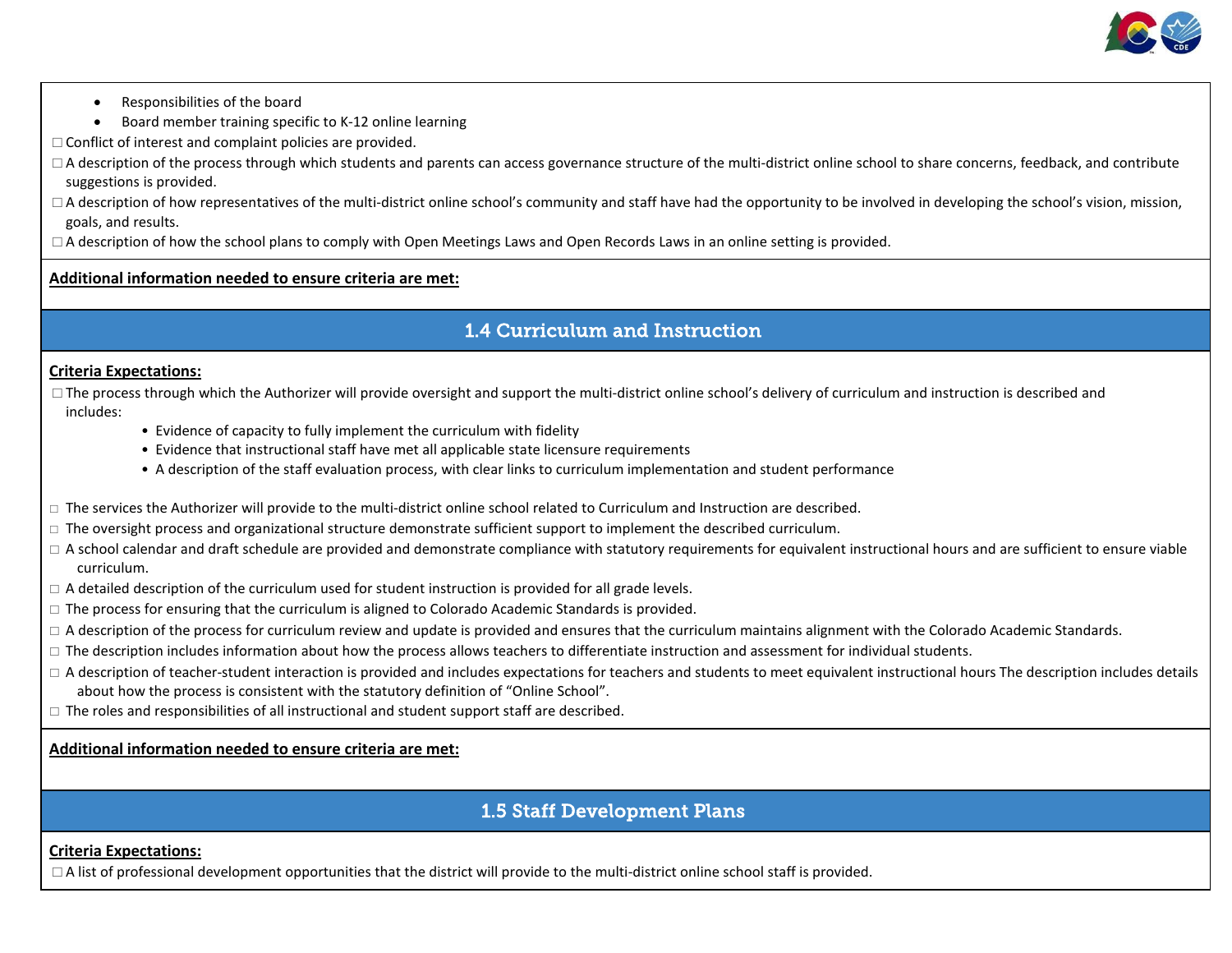

 $\Box$  A description of how professional development needs will be determined.

- $\Box$  The preliminary plan for providing training to teachers and administrators in the multi-district online school is described and includes details such as the content of the training (e.g., online delivery of instruction, use of a specific software), the training provider, the method of delivering the training (e.g., workshop, coaching), and the duration of the training.
- $\Box$  There is a process for evaluating instructional staff effectiveness and this will be tied to student academic performance.

### **Additional information needed to ensure criteria are met:**

### 1.6 Use of Software Applications and Technology

#### **Criteria Expectations:**

- □ The Authorizer's plan for developing, implementing, and monitoring technological services, equipment, policies, and protocols with regards to data privacy, information security, and the ethical use of technology related information is provided.
- □ The Authorizer's plan describes how it will ensure the protection of student personally identifiable information in accordance with state and federal data privacy laws.
- □ A complete description of technology-related services the Authorizer will supply to the school is provided.
- $\Box$  A plan to ensure all students will have access to necessary technology to participate in multi-district online school's programming is included.

### **Additional information needed to ensure criteria are met:**

# 1.7 Data Gathering, Analysis, and Reporting

#### **Criteria Expectations:**

- $\Box$  The information systems the Authorizer will use to manage student data related to the multi-district online school is described.
- $\Box$  The staff positions that will be responsible for warehousing and interpreting the data along with a description of the workflow is provided.
- $\Box$  A description of how the Authorizer will work with the multi-district online school to collect, disaggregate, analyze and apply student and school performance data to inform the development and implementation of the unified improvement plan is provided.
- □ The process in which the Authorizer will review and validate data provided by the multi-district online school for state data collections is provided.
- □ A description of how the multi-district online school will collect and analyze student academic data to develop and implement the Unified Improvement Plan (UIP) is provided.
- $\Box$  A description of the software that will be used to store and analyze data is provided as well as information about the staff responsible for the oversight of the multidistrict's achievement data and UIP processes.

#### **Additional information needed to ensure criteria are met:**

### 1.8 Human Resources Management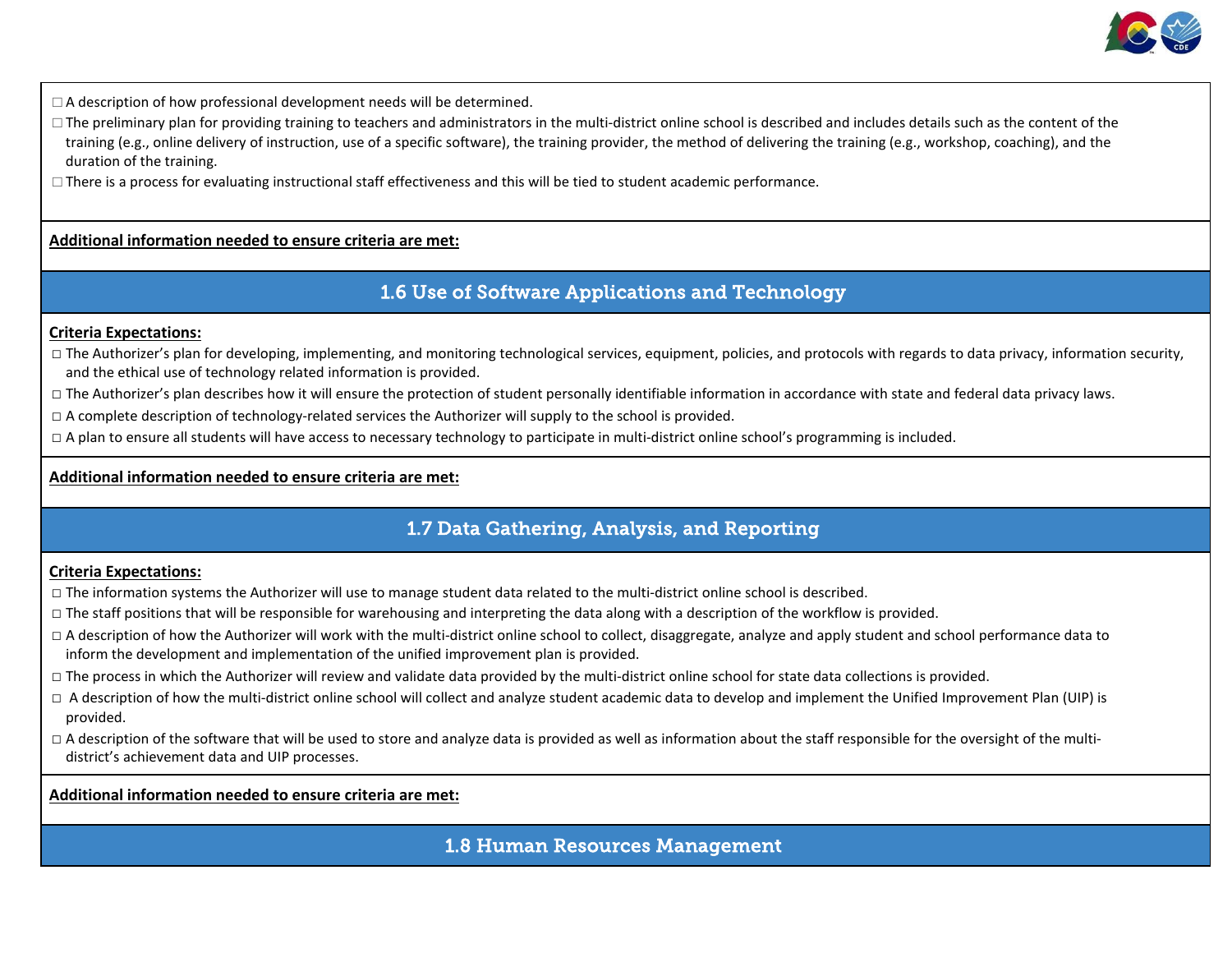

### **Criteria Expectations:**

- $\Box$  A description of the Authorizer's system for human resources management as it relates to the Authorizer's capacity to oversee the multi-district online school is provided.
- $\Box$  Policies on recruitment, hiring, termination, and standard work rules for all staff are provided.
- $\Box$  A copy of the staff handbook is attached.
- □ The staff handbook articulates policies and procedures including but not limited to the following areas: mission, vision, and goals of the school, school roles and responsibilities and compliance with government regulations (e.g., Fair Labor Standards Act, Equal Employment Opportunity Act, Americans with Disabilities Act, Occupational Health and Safety Act, Family Leave Act).
- □ A roster of school staff positions (instructional staff, paraprofessionals, and administrative staff) is provided.
- $\Box$  Sufficient professional, administrative, and support staff are provided to carry out the mission and organizational goals.
- $\square$  Evaluations of staff and faculty will occur on a regularly scheduled basis.
- □ The relationship of the multi-district online school with its current and prospective employees (at will or contractual) is provided.
- $\Box$  The policies and/or procedures that apply when the multi-district online school contracts for services with a third party are included or described. The following are included in the description or attachments:
	- The processes for contractor selection
	- The processes for contract oversight, applicable evaluation measures, payment structure, conditions for renewal and termination of the contract
	- Privacy and security contract terms in compliance with the Student Data Transparency and Security Act and the Family Educational Rights and Privacy Act of 1974 (FERPA).

□ The relationship of the multi-district online school with its current and prospective employees (at will or contractual) is provided.

### **Additional information needed to ensure criteria are met:**

# 1.9 Financial Management

- $\Box$  A description of the Authorizer's financial management system, as it relates to the Authorizer's capacity to oversee the multi-district online school is provided.
- □ A thorough description of a financial plan that demonstrates fiscal viability is provided and includes anticipated revenue sources for the first six months of operations and beyond.
- $\Box$  Any applicable administrative services provided by the Authorizer is provided.
- $\Box$  The process for developing an annual budget for the multi-district online school is described and includes a description of how spending priorities are determined and how they align with the school's mission, curriculum, and plan for growth.
- □ A copy of the preliminary budget based on anticipated student enrollment for the first year of operation is provided and reflects reasonable assumptions for insurance for coverage and/or other appropriate costs.
- □ The budget reflects the school plan described throughout the application to include support services such as professional development, and the facility needs.
- $\Box$  The budget is set up in the prescribed form requested by the authorizer, or according to the basic state of chart of accounts format.
- $\Box$  A description of the systems and processes the multi-district online school will use to manage accounting, purchasing, payroll, and audits is provided.
- □ A description of the Authorizer's plan to monitor and report expenditures for the multi-district online school for the December Finance data collection is provided. If using an Education Service Provider (ESP), the plan for monitoring and reporting expenditures is included.
- $\Box$  The school demonstrates an understanding of the Public School Financial Transparency Act.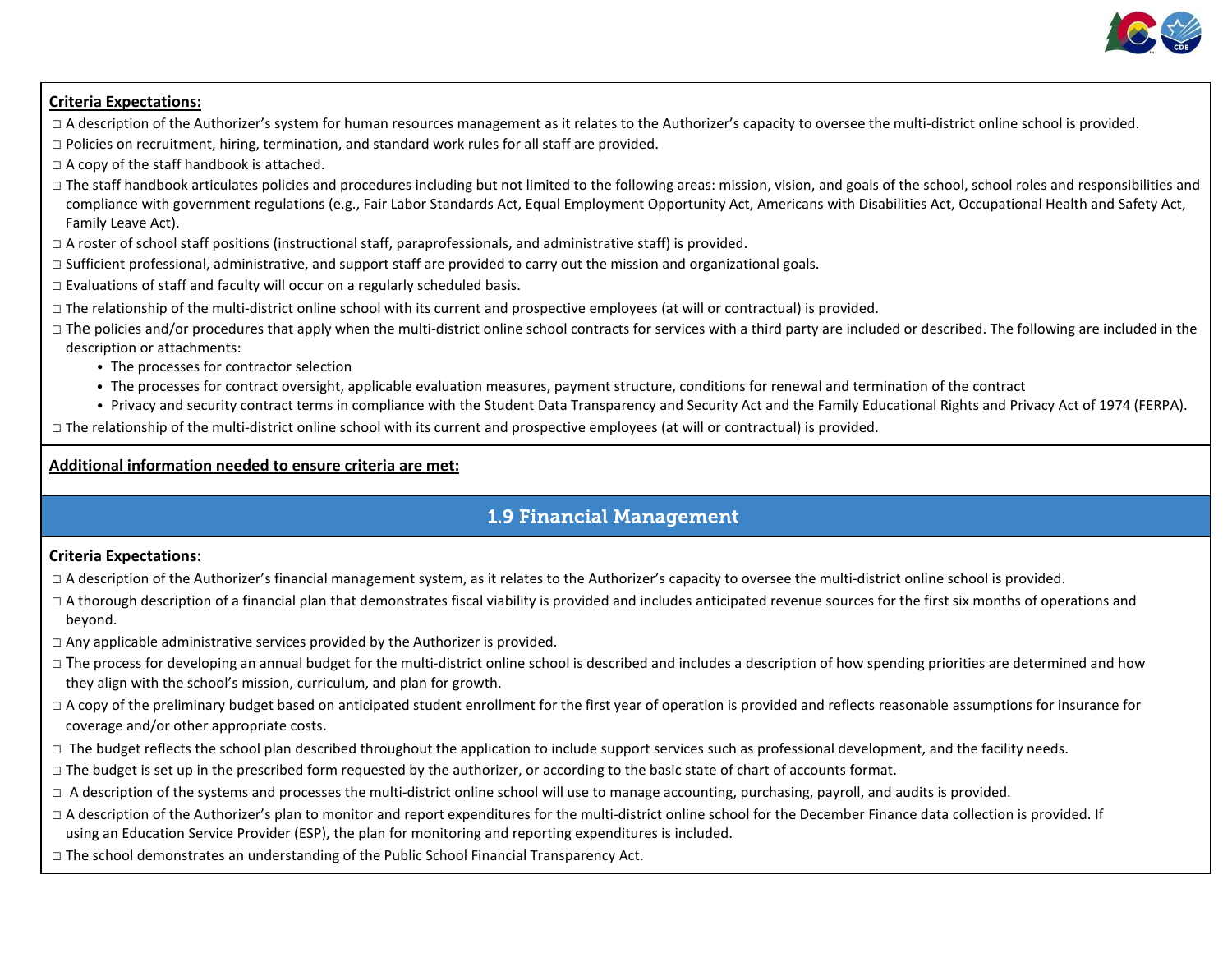

# 1.10 Facilities Management

#### **Criteria Expectations:**

 $\Box$  A description of the Authorizer's system for facilities management as it relates to the Authorizer's capacity to oversee the multi-district online school is provided.

 $\Box$  A description of the multi-district online school's facility plans, including any potential physical site, is provided and includes the description of the facility, if identified, or the plan to identify a physical facility if one has not yet been identified.

 $\Box$  A description of any facilities is provided and includes sufficient detail to indicate that the facility is appropriate for use by the multi-district online school.

 $\Box$  The ownership or lease arrangement for the facility the multi-district online school will utilize is described.

 $\Box$  Evidence that any facilities used by the school comply with applicable codes, health and safety laws, the requirements of ADA, etc., is provided.

#### **Additional information needed to ensure criteria are met:**

# 1.11 Risk Management

#### **Criteria Expectations:**

□ A description of the Authorizer's risk management system as it relates to the Authorizer's capacity to oversee the multi-district online school is provided.

- $\Box$  Policies and procedures related to the Children's Internet Protection Act as well as a copy of the school's student technology agreement are attached and are compliant with federal and state regulations.
- $\Box$  Policies and/or procedures designed to address safety and security issues related to the physical facilities are attached and comply with all federal and state regulations.
- $\Box$  The staff handbook includes policies and procedures concerning appropriate staff-student interactions.
- $\Box$  Policies and/or procedures to ensure compliance with state regulations regarding background checks of school staff and volunteers are provided or described.
- $\Box$  School has provided a complete list of the types of insurance for which the school will contract and the coverage meets applicable insurance requirements.

#### **Additional information needed to ensure criteria are met:**

## 1.12 Student Academic Credit and Student Placement Policies

- □ The process through which the Authorizer will monitor and support the multi-district online school's implementation of student academic credit policies is described.
- □ A complete list of courses that will be available to students is provided and a list of the types of credits that students may earn is provided, if applicable.
- □ Policies and/or practices consistent with the Authorizer and in alignment with Graduation Guidelines related to the granting of student academic credit for completion of an online course offered by the school are described. If applicable, the requirements for granting a diploma or certificate are provided.
- $\Box$  Policies and/or procedures for determining student placement in specific classes offered by the multi-district online school are provided.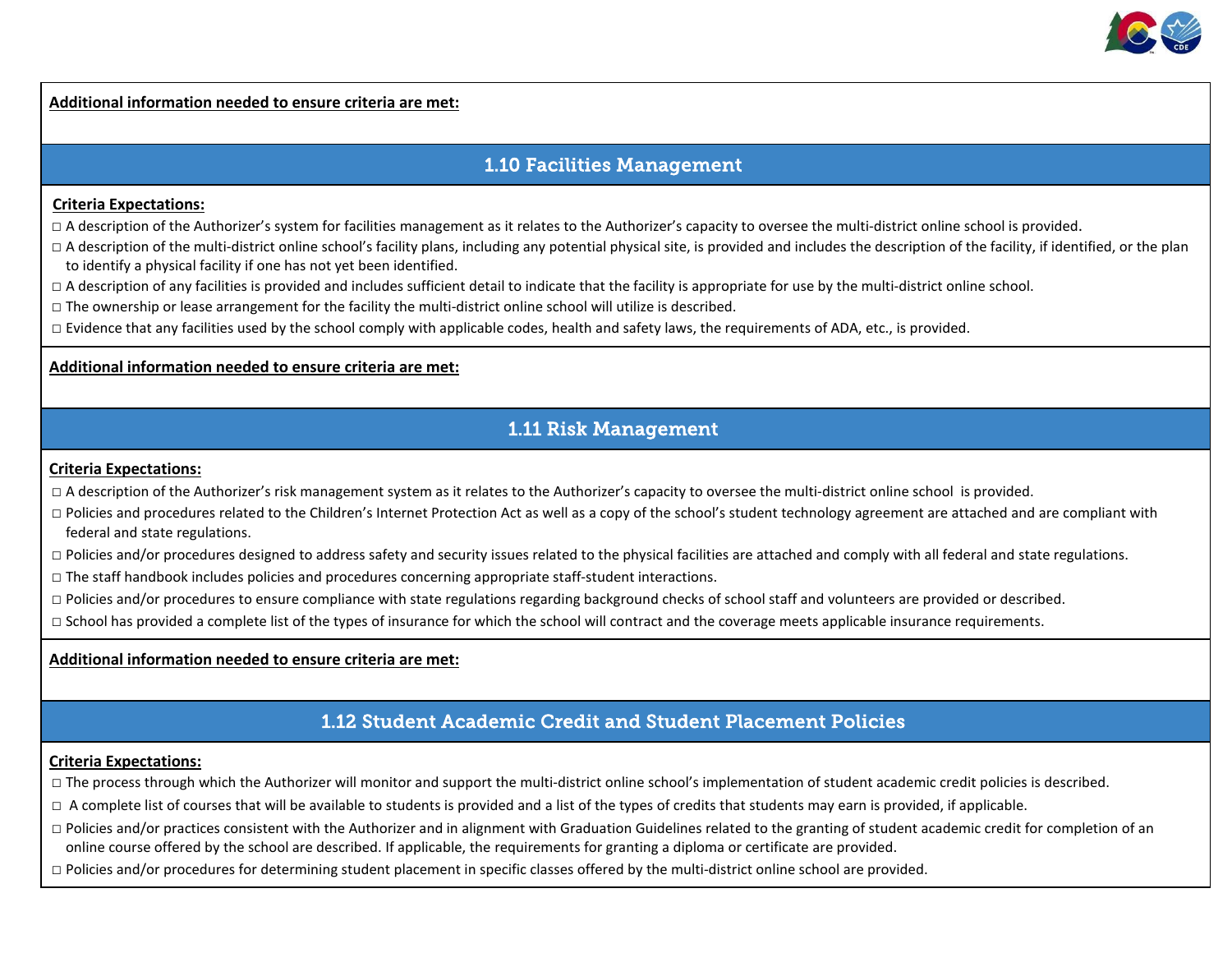

□ The multi-district online school's requirements for grade level promotion, including credit requirements or competency benchmarks are described.

 $\Box$  Policies and procedures provided ensure students will progress toward completion in a timely manner.

#### **Additional information needed to ensure criteria are met:**

# 1.13 Student Achievement and Attendance Policies

#### **Criteria Expectations:**

- □ The Authorizer's process for monitoring and supporting the multi-district online school's implementation of student achievement and attendance policies is described.
- □ The Authorizer's process for monitoring and supporting the multi-district online school's implementation of student services, including tutorial support is included.
- □ A description of how the Authorizer will track, record, calculate and report attendance for students in the multi-district online school is provided.
- $\Box$  Policies and/or practices consistent with the Authorizer in relation to student achievement are provided.
- $\Box$  A list of formative and summative assessments to be administered and a timeline related to assessment frequency is provided.
- □ Assessments are aligned with curriculum, instruction, standards, and legal requirements including, but not limited to, the Exceptional Children's Education Act (ECEA), Colorado English Language Proficiency Standards, and the READ Act.
- □ Policies consistent with the Authorizer for tracking student attendance, including how non-attendance will be reported to the student, family, enrolling district, and Authorizer are provided.
- $\Box$  A process for tracking graduation, dropout and course completion rates that aligns with state reporting is described.

#### **Additional information needed to ensure criteria are met:**

# 1.14 Student Records Policies

- $\Box$  The Authorizer's process for monitoring and supporting the multi-district online school's implementation of student records policies is provided.
- $\Box$  Policies and/or practices that are consistent with the Authorizer for requesting student records (performance, attendance, and assessment data) from a school district from which a student has transferred to the multi-district online school are provided or described.
- □ Policies and/or practices related to the collection and maintenance of student records, including those related to compliance with state and federal data privacy laws are provided.
- □ All student record policies comply with all applicable state and federal data privacy legal requirements including but not limited to the Family Educational Rights and Privacy Act of 1974 (FERPA) and the Children's Online Privacy Protection Act (COPPA).
- □ A Student Information Privacy and Protection Policy, a School Service Contract Provider Breach policy, a Parent Rights and Complaint policy, and a Records Destruction policy are provided.
- □ The Authorizer's process for permanent maintenance of student records is described. If the multi-district online school is a charter school, the plan for the charter school's process for permanent maintenance is described.
- $\Box$  Evidence of easily accessible contact information of school's records personnel is provided.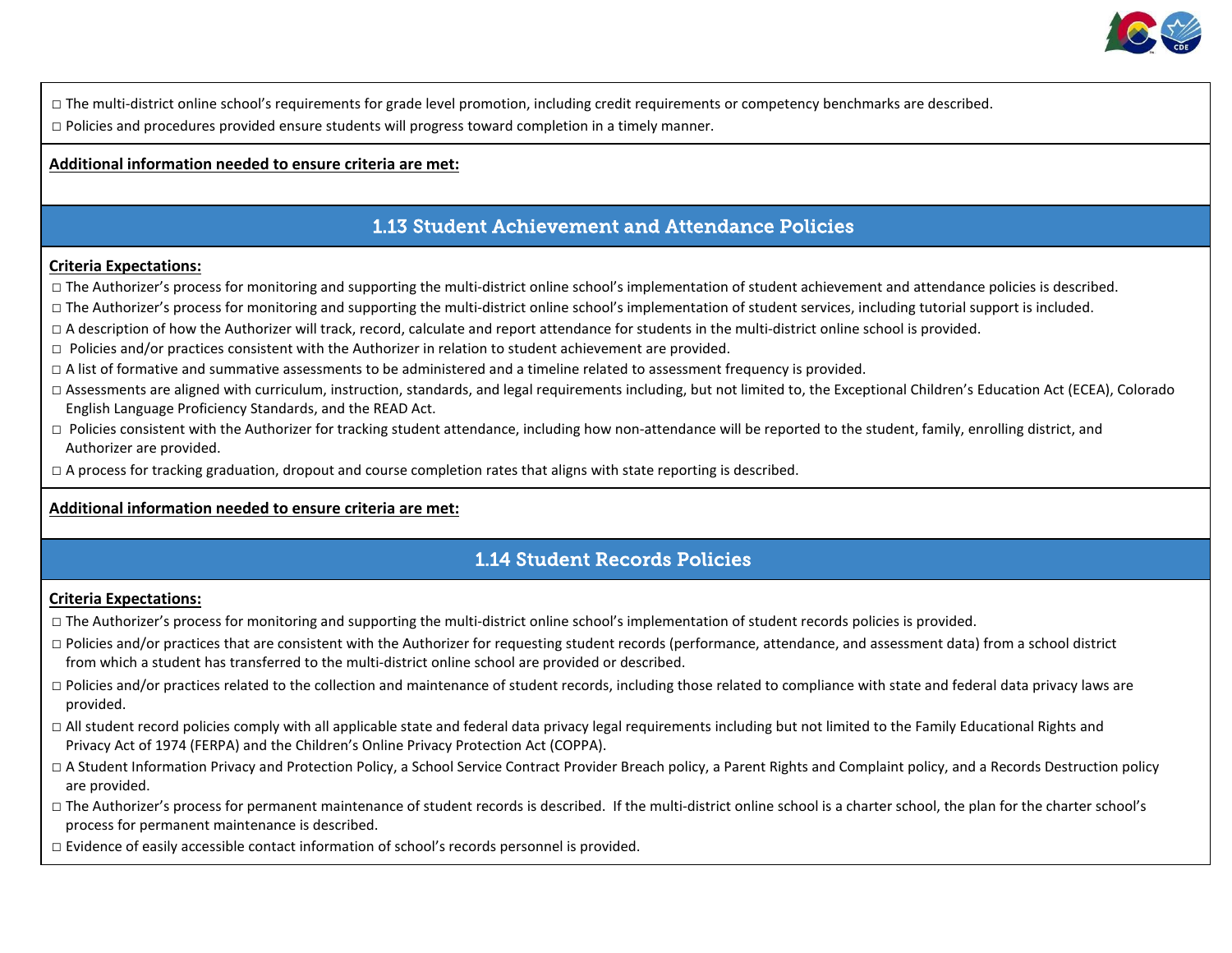

# 1.15 Guidance Counseling and Student Support Services

#### **Criteria Expectations:**

- □ The Authorizer's process for monitoring and supporting the multi-district online school's provision of school counseling services for all students and other student supports is provided.
- □ A description of school counseling services that the multi-district online school will provide to enrolled students in accordance with Authorizer policy, is provided and includes how the multi-district online school will staff the services.
- $\Box$  A description of how the planned services are appropriate to the grade level and needs of the target population of students who will be served through the multi-district online school is provided.
- □ A description of a plan to effectively orient parents and students to online learning technologies and successful online student practices is provided.
- $\Box$  The process that will be used to identify struggling students and the intervention model/process that will be used is described.
- $\Box$  Evidence of staff availability for support services across multiple platforms is provided.
- $\Box$  Policies and procedures for students to obtain support services are defined and ensure timely response times by support staff.

#### **Additional information needed to ensure criteria are met:**

# 1.16 Equitable Access for All Students

#### **Criteria Expectations:**

- □ The process described demonstrates that the Authorizer will ensure that the school has a plan in place to meet all legal requirements to identify students with special needs, to include IDEA, FAPE, and IEPs.
- □ The school has a plan in place to identify and meet the needs of any English Learners, students with disabilities, Gifted and Talented students or other student populations with exceptional needs who enroll at the school.
- $\Box$  The school has provided a plan to provide adequate staff to meet the needs of all students that includes a licensed Special Education teacher.
- $\square$  The school has a process for ongoing monitoring of all student populations.
- $\Box$  The budget reflects allocation for resources, staffing, and training needed to serve the needs of special populations.
- □ The school had provided a description of the enrollment process including criteria for enrollment decisions, withdrawals, and transfers.
- $\Box$  The school has an enrollment process that is equitable to all students.

**Additional information needed to ensure criteria are met:**

### 1.17 Multi-district Online School Communication

#### **Criteria Expectations:**

□ The policies and practices that guide communication between the multi-district online school and parents of enrolled students regarding student and school progress, school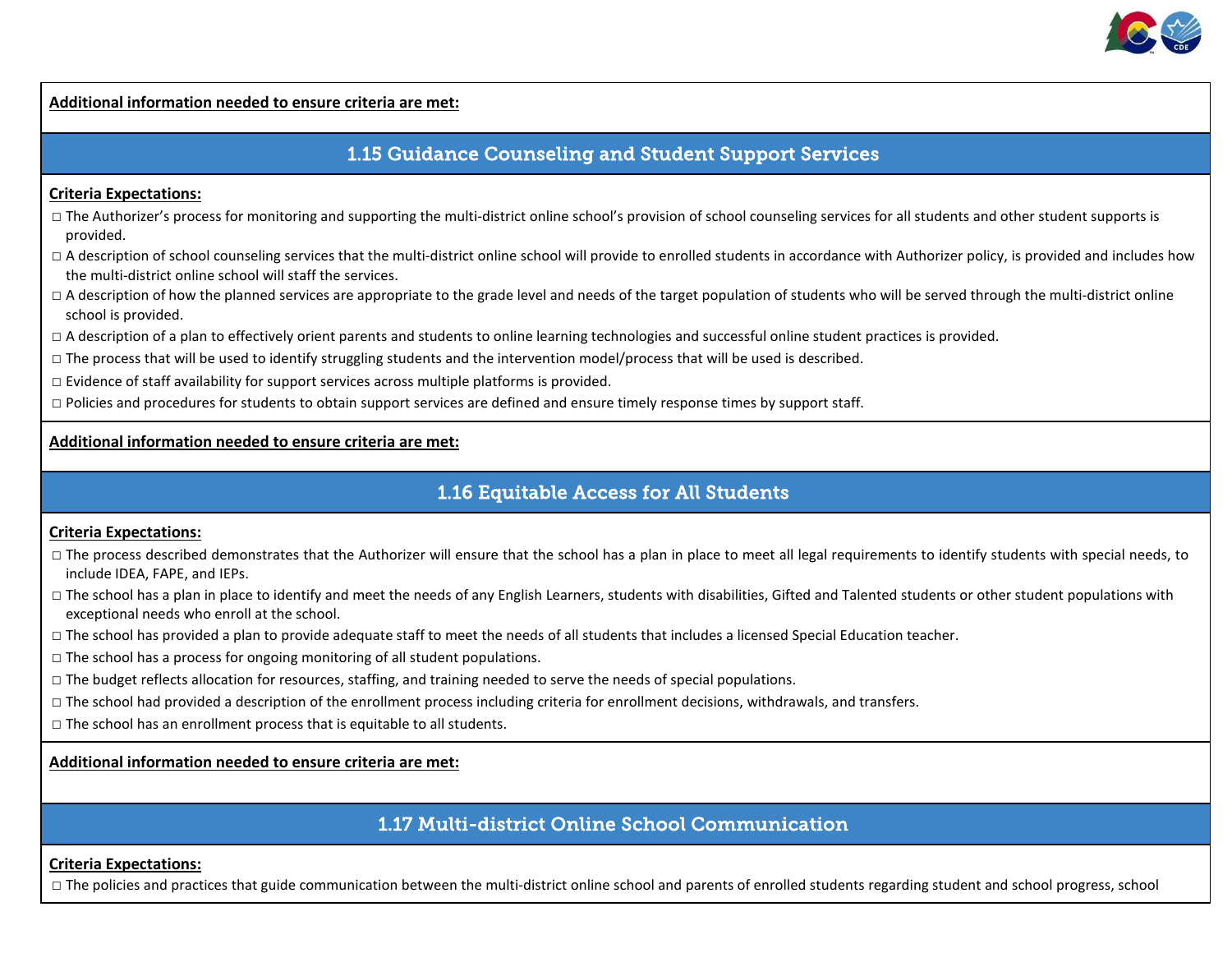

governance, and school accountability are provided.

- □ There is a policy and procedure for addressing concerns or complaints in a timely, effective manner that complies with federal and state laws.
- $\square$  Evidence of easy accessibility to relevant school contact information is provided.
- □ The school has a plan for communication with parents, community, and school district that involve multiple platforms with up-to-date information.
- $\square$  A copy of the parent/student handbook is attached.
- □ The parent/student handbook includes a technology usage agreement that addresses compliance with the Children's Internet Protection Act and provides guidance about the acceptable and lawful use of any technology that is provided to the student by the school. (If the technology usage agreement is not included in the handbook(s), there is information provided about where it is located and how students and families access it.)
- □ The parent/student handbook articulates policies and procedures including, but not limited to the following areas: enrollment, achievement and attendance, discipline/behavior, academic credit, course placement, record/transcripts, withdrawal/transfer.
- □ The processes for distributing the handbooks and ensuring that the target audiences understand the school procedures and policies (i.e., a signature page indicating that parent and student have read and understand) is provided.

**Additional information needed to ensure criteria are met:**

### Section 2: Compliance with the Quality Standards for Online Schools and Programs (To be Completed by Authorizer)

2.1 Written Plan for Compliance with Quality Standards for Online Schools and Programs

#### **Criteria Expectations:**

- □ A signed copy of the *Certification Regarding Compliance with the Quality Standards* (pages 5-6 of the application) is included.
- □ A written plan which includes a specific timeline for *Quality Standards for Online Schools and Programs* compliance is attached.
- $\Box$  A description of how the plan was developed with collaboration between Authorizer and online school is provided.
- □ Based on the provided timeline, compliance with *Quality Standards for Online Schools and Programs* will be complete by the time the school begins instruction.
- □ All *Quality Standards* are addressed in the written plan.

### **Additional information needed to ensure criteria are met:**

### 2.2 Description of Quality Standards Review Process

- □ The description of the development of a process by the Authorizer and the multi-district online school that ensures the periodic review of compliance with the *Quality Standards* for *Online Schools and Programs* is provided.
- $\Box$  A description of roles and responsibilities in the review process is provided.
- $\square$  Key steps in the review process are described.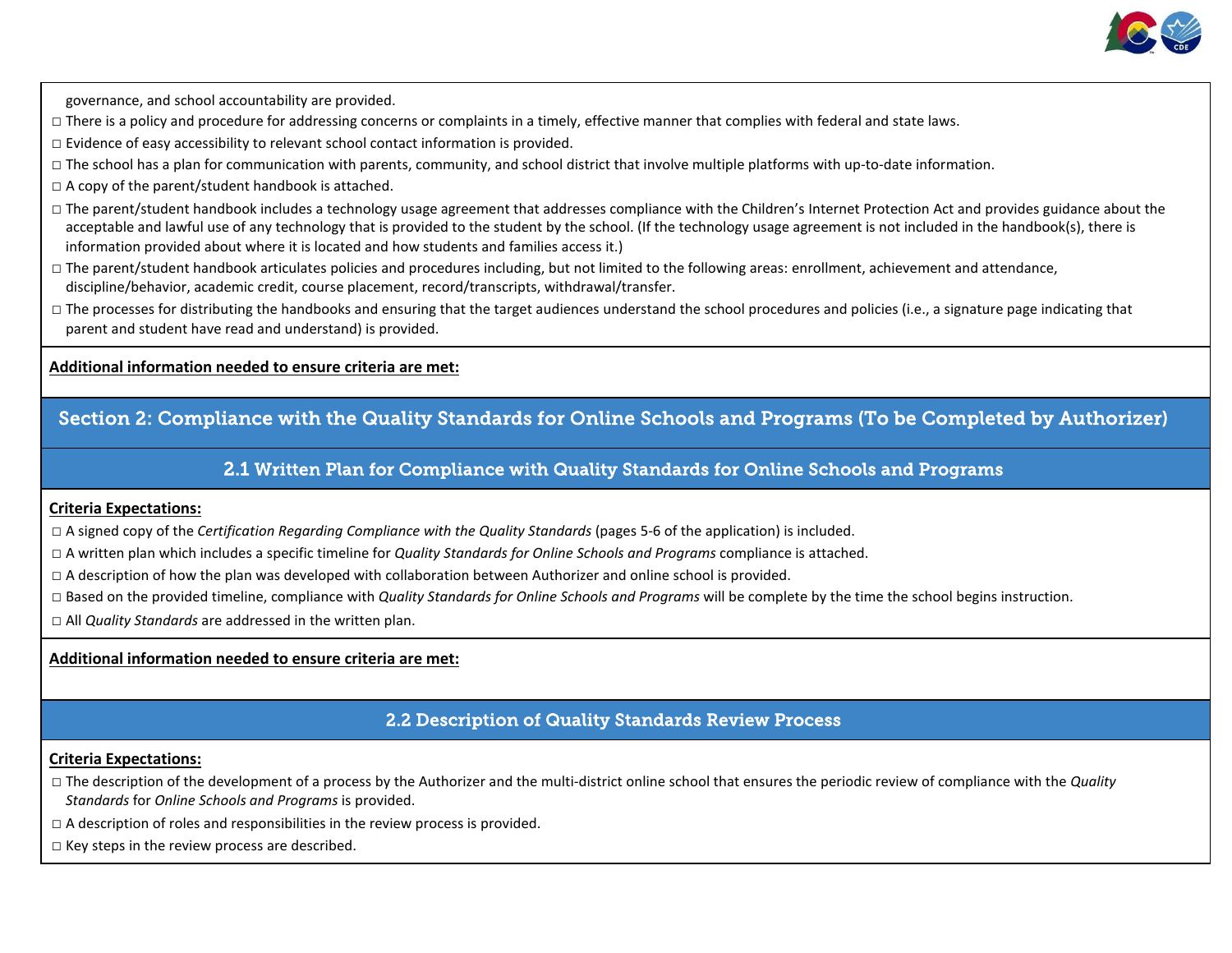

### 2.3 Accreditation Process for Public Schools defined as Online Schools

#### **Criteria Expectations:**

 $\Box$  A description of the Authorizer's process for accrediting Public Schools that meet the definition of an Online School is provided.

 $\Box$  An emphasis of attainment of the four performance indicators is provided within the described process.

□ The process describes how the Authorizer will ensure that the multi-district online school is continually meeting the *Quality Standards for Online Schools and Programs.* 

#### **Additional information needed to ensure criteria are met:**

### Section 3: School Management Contracts

### (Complete only if the proposed multi-district online school intends to contract with an Education Service Provider)

### 3.1 Explanation of Education Service Provider (ESP) Selection

#### **Criteria Expectations:**

- $\Box$  An explanation of how and why the Education Service Provider (ESP) was selected is provided.
- $\Box$  The ESP selected supports the vision, mission, and goals of the school.
- $\Box$  A summary of how funding will flow to the ESP including the amount of funding retained by the district is provided.
- $\Box$  Identification of responsibilities and/or potential liabilities that the district may assume is provided.
- $\Box$  Specific commitments by the district, charter, or the ESP are highlighted in the management contract.
- $\Box$  A description of authorizer requirements related to the amount of funding that will be used for educational purposes vs. limits what amounts can be retained as profit by the ESP is provided.
- $\square$  Description of how the Authorizer will monitor the expenditures of the ESP is provided.

**Additional information needed to ensure criteria are met:**

### 3.2 Examples of ESP Efficacy

- $\Box$  The school has provided evidence of past success with the target population for the ESP within Colorado.
- □ A description of the types of assessments utilized for out of state academic achievement data is provided.
- $\Box$  If the ESP has not operated in Colorado, a list of the states and schools in each state is provided.
- $\Box$  For out of state public schools managed by the ESP, a copy of the equivalent of Colorado's School Performance Framework is provided.
- $\square$  Evidence of success in both academic achievement and non-academic functions is provided.
- $\Box$  Re-enrollment rates for programs that the ESP previously operated are provided.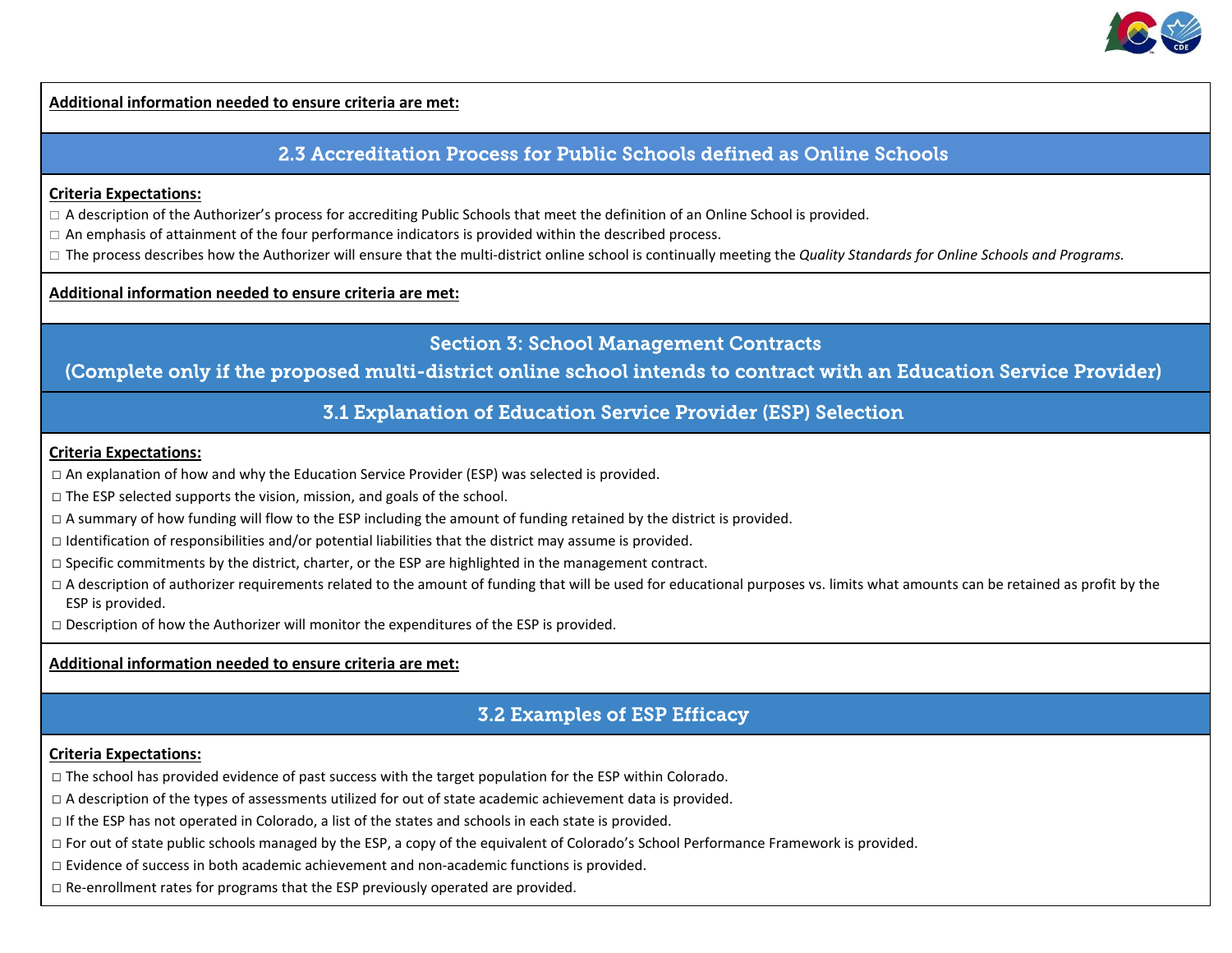

□ Graduation data (if applicable) for students who successfully complete the program are included.

#### **Additional information needed to ensure criteria are met:**

# 3.3 Detailed Term Sheet

#### **Criteria Expectations:**

 $\Box$  A detailed term sheet of the proposed management contract is attached.

 $\Box$  The term sheet includes, but is not limited to the following details:

- Proposed duration of management contract
- Roles and responsibilities
- Scope of services
- Resources to be provided by the ESP
- Performance evaluation measures and timelines
- Compensation structure
- Methods of contract oversight and enforcement
- Investment disclosure
- Conditions for renewal and termination of the contract

#### **Additional information needed to ensure criteria are met:**

# 3.4 Draft of the Proposed Management Contract Attachment

#### **Criteria Expectations:**

 $\Box$  A draft of the proposed management contract is provided.

 $\Box$  The contract between the multi-district online school and the ESP is a performance contract that includes reasonable terms and an ability to sever the relationship.

 $\Box$  The contract includes data privacy and security terms sufficient to comply with state and federal legal requirements.

□ Evidence of independent legal counsel for both the board and ESP is provided.

#### **Additional information needed to ensure criteria are met:**

### 3.5 Online School's Board of Education Relationship with ESP

#### **Criteria Expectations:**

 $\Box$  The relationship between the multi-district online school's district board of education or charter school governing board and the ESP is described.

□ The relationship described demonstrates that there will be no interference with the board's duty to exercise its responsibilities governing the operation of the school or the altering